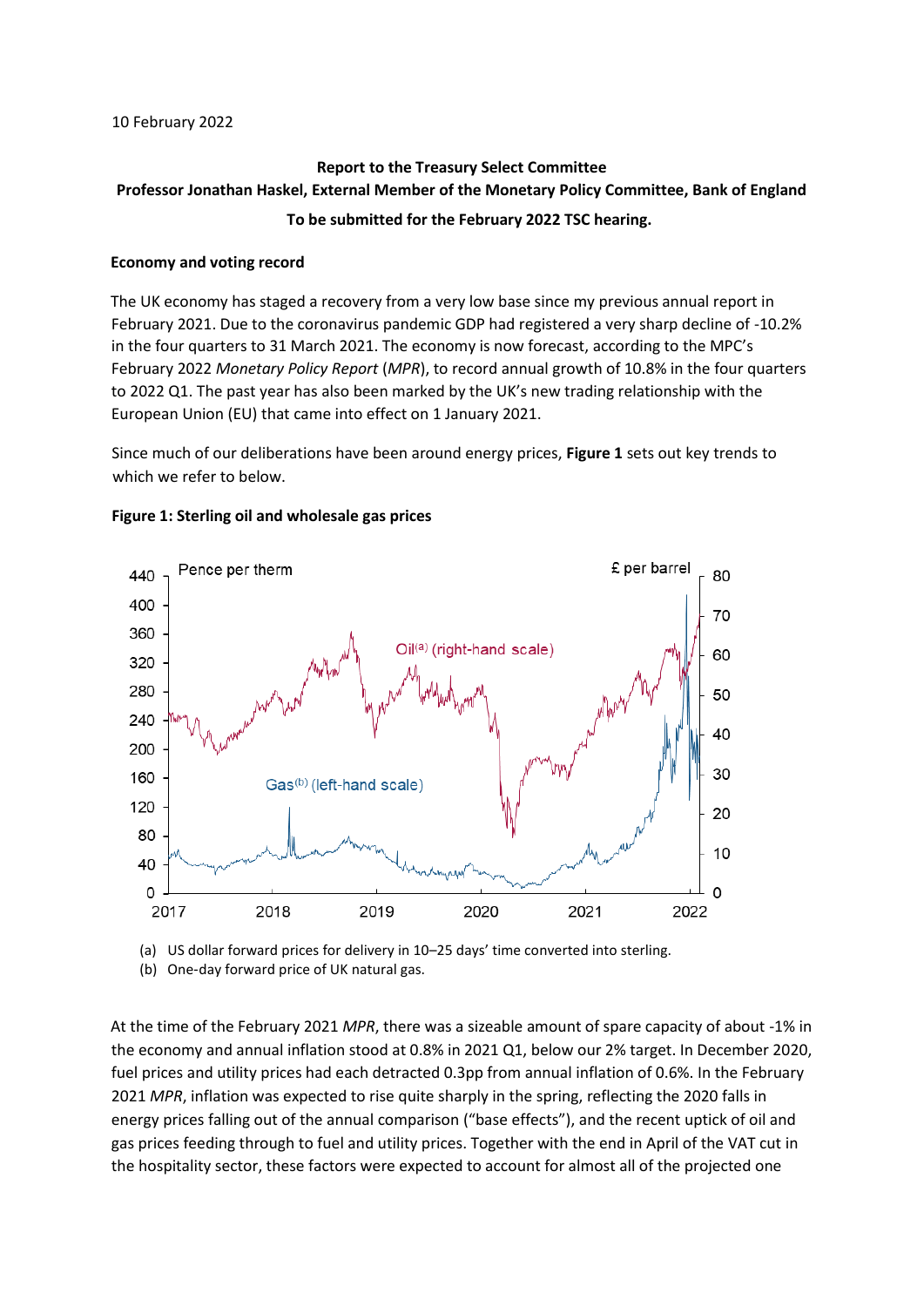percentage point increase in inflation between December and April. Inflation was expected to rise to a peak of 1.7% in May and 1.6% in 2021 Q2 as a whole. At the same time, the deterioration of the public-health outlook and stringent lockdown measures in response to the Alpha variant were being offset by the positive news related to the vaccine rollout, such that we were expecting Covid-related restrictions to be lifted from 2021 Q2. We then expected the excess demand that emerged from 2021 Q4 following the assumed easing of the restrictions, and the attendant slight overshoot of inflation at 2.1%, to fade by the end of the forecast.

Therefore at the February 2021 meeting, I judged that the existing stance of monetary policy (Bank Rate at 0.1% and the existing programme of £150 billion of UK government bond purchases started in January) remained appropriate and consistent with our guidance set out in the August 2020 MPC Minutes that we "did not intend to tighten monetary policy until there was clear evidence that significant progress was being made in eliminating spare capacity and achieving the 2% inflation target sustainably".

By the March meeting, the economic outlook was improving. The successful vaccine roll-out and effectiveness against the Alpha variant, if followed by falling hospitalisation and death counts, opened up the prospect of a full lifting of government restrictions by the end of June. Receding fears of infection and less voluntary social distancing would allow households to resume more normal spending behaviour and start running down some of their accumulated savings sooner than in the February 2021 *MPR*, with attendant benefits on employment and investment. The extension of the government schemes, including the Coronavirus Job Retention Scheme (CJRS), until the autumn announced in the Spring Budget was also to my mind important. Up until then it was not clear whether fiscal support would be forthcoming during enforced lockdowns, placing more of the burden on monetary policy to continue to be accommodative and removing the downside risks associated with ending the support to business cash-flow and household incomes.

As demand continued to recover, the concept of spare capacity was central to my thinking given its prominent role in the MPC's inflation forecast and policy guidance. Spare capacity, or the balance between demand and supply, arises in the labour market and within firms. Our various metrics have been difficult to interpret but it seemed to me they pointed to some spare capacity, or slack, in the economy, bearing down on inflationary pressure.

The unemployment rate had risen by just under one percentage point since the onset of the pandemic in February 2020. The amount of labour-market slack depends on how unemployment evolves relative to the medium-term equilibrium rate of unemployment, which moves more slowly. Most of the rise in unemployment therefore represented an increase in slack. In fact the rise would have been higher without the furlough scheme, which was masking the spare capacity opening up in average and total hours worked. Therefore, slack in the labour market was greater than suggested by the unemployment rate. For example, LFS data suggested that about 10% of furloughed workers were looking for work and so represented a form of labour-market slack. The substantial rise in the number of people recorded as inactive since the start of the pandemic also represented slack insofar as they affected firms' wage-setting. There were signs of spare capacity amongst those still in work, for example a rise in the proportion of part-time workers that have been unable to find a full-time job.

Slack within firms is harder to gauge but the survey evidence suggested that firms included furloughed workers when thinking about spare capacity, such that their capital and labour would be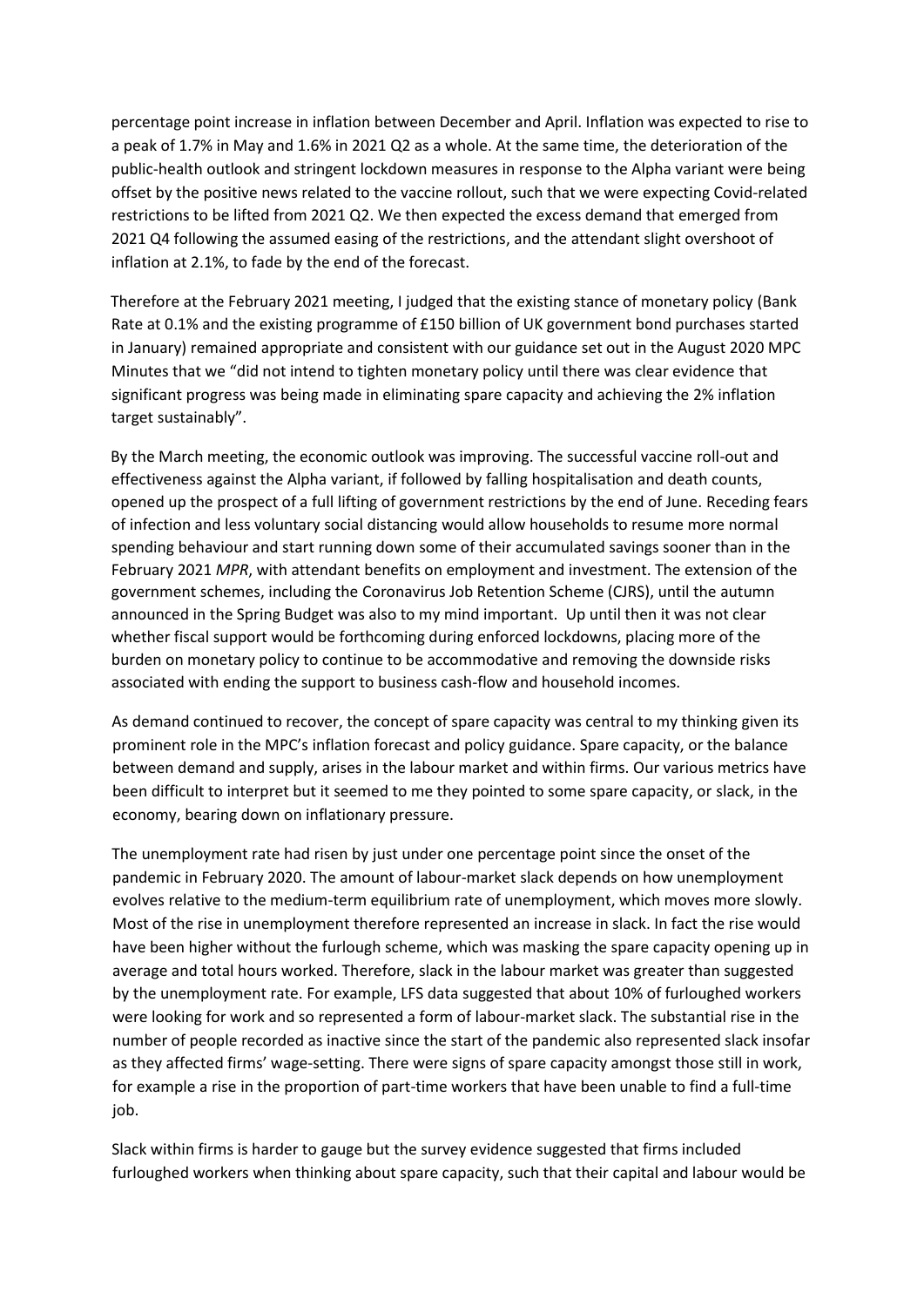ready to be used when restrictions ended. Some of the surveys measure firms' operations relative to 'normal' capacity, and so might be comparing their current output to a period without restrictions on activity, hence reporting plenty of spare capacity.

I also took the view that evidence suggested that the move to working from home since the start of the pandemic introduced a new dimension of spare capacity. The use of people's homes, personal computers and internet connections in production means there is more productive capital in the economy than officially recorded. In joint work with Jan Eberly and Paul Mizen, I have called this "potential capital".

For these reasons it seemed to me there was a fair amount of spare capacity in the UK economy.

Given the importance of spare capacity for our forecast and policy communication, we reviewed our judgements of the supply side of the economy ahead of the publication of the May 2021 *MPR*. We judged there was less "scarring" (permanent damage) to supply than in previous forecasts.

My assessment of the medium-term outlook was even more sanguine. I expected there to be less supply-side damage than embedded in the May *MPR*. Why was this? To the extent that scarring occurs via lower productivity, the resilience of investment in intangible capital, such as software and R&D, in 2020 was cause for optimism. The fall in investment in 2020 had been concentrated in tangible capital and buildings, whereas intangible investment had held up fairly well. I felt this would help to mitigate the extent of any scarring to the productive capacity of the economy, thanks to positive spillover effects on total factor productivity. On this basis, I estimated there had been little or possibly no scarring to supply in the medium-term.

In our May 2021 MPR forecast, in addition to upward revisions to consumption and business investment over the previous year, the demand outlook was also revised up, reflecting upside news from the Spring Budget, with most of the near-term boost coming from the capital allowance superdeduction in 2021-2023.

However, given the spare capacity I judged to remain in the economy, and the downside risk posed by the possible emergence of new variants, I felt that significant progress against the conditions set out in our policy guidance had not yet been made to support a change in policy. I also remained concerned by the possible lesser effectiveness of vaccines in the field, compared with their proven efficacy in the lab.

At the June 2021 meeting, I again voted for no change to the policy stance. I saw two prevalent downside risks to the outlook: the sharp increase of Delta cases, now surpassing new Alpha cases, and uncertainty about how the phasing out of the government's furlough scheme by 30 September would affect firm and household behaviour.

May GDP was still estimated to be around 4.5% below its pre-pandemic level of 2019 Q4, the Delta variant had an R number of 1.5 and roughly 5% of private-sector jobs were still furloughed.

The reopening of the hospitality sector on 17 May had translated into a marked improvement in consumer-spending indicators, but that demand rebound was butting up against supply-side constraints. Production and transportation bottlenecks were putting upward pressure on costs and wholesale prices for manufacturing goods and commodities (metals, agriculture, oil), while instantaneously meeting a surge of demand for eating out could be difficult for restaurateurs as they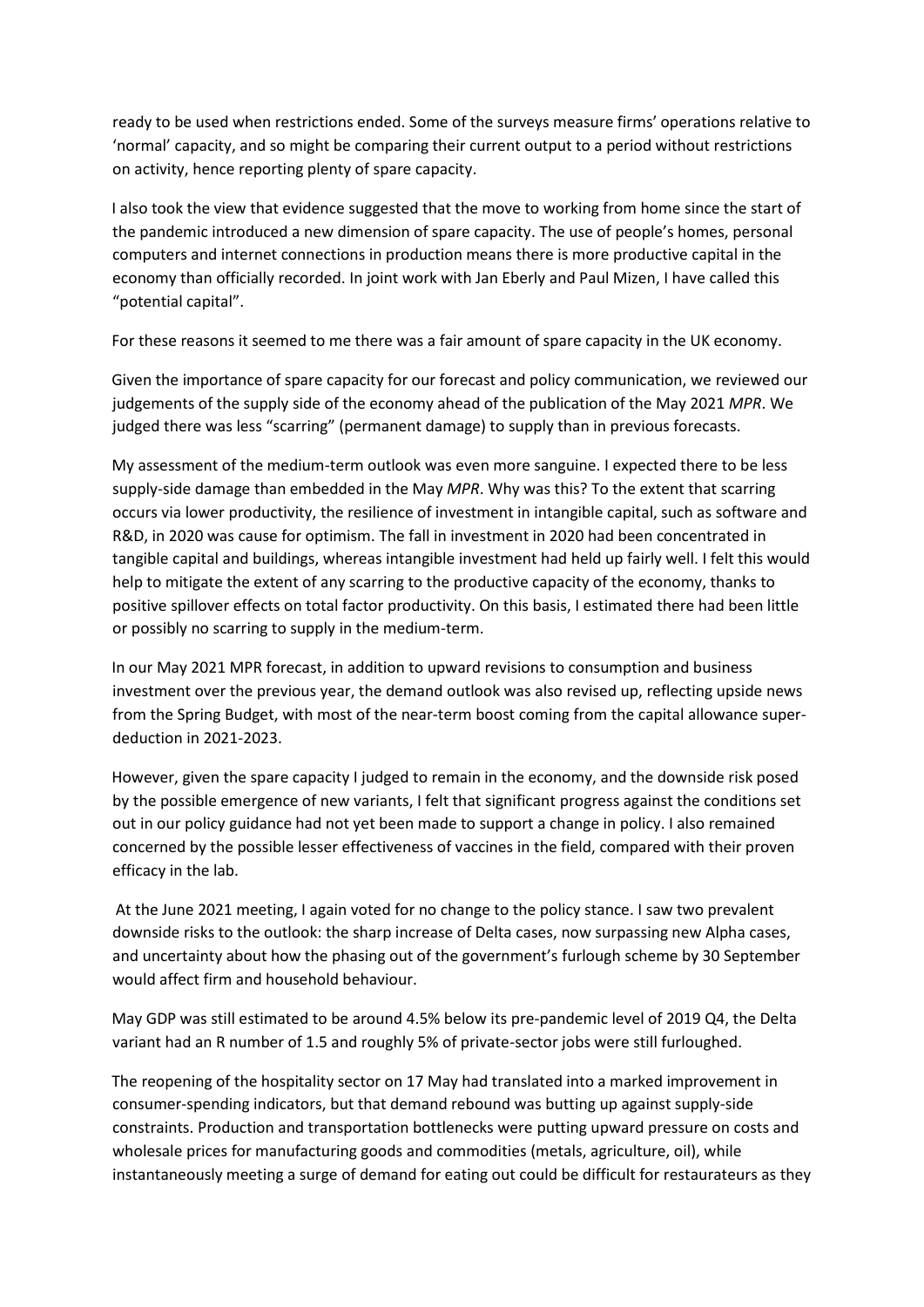brought back employees from furlough. Anecdotal evidence suggested that increased hiring, Brexit, pandemic-related uncertainty and the furlough scheme were all weighing on the pool of available candidates.

I saw these lags in the recovery of supply relative to demand as temporary, but they did lead to price rises.

Inflation had jumped to 2.1% in May from 1.5% in April and it now looked likely to exceed the May 2021 *MPR* projection of a rise to 2.5% in 2021 Q4. That largely reflected two mechanical drivers, namely base effects as the sharp decline of prices at the onset of the pandemic arithmetically lifted the calculation of the annual inflation rate a year later, and the recent rise of energy prices that was expected to continue into the autumn with fuel and utility price increases. Ofgem had increased the price cap on energy bills by 9% from 1 April, largely to account for higher wholesale prices. At the time of the May *MPR*, energy prices were expected to contribute about half a percentage point to CPI inflation in 2021 Q2, compared with detracting about 0.3 percentage point in 2021 Q1.

We had not yet seen the rise in wholesale non-energy price inflation feed through into a sharp increase in consumer retail prices. I expected that increase to happen at some point, but it would be difficult to gauge how sustainable it might be. At the same time medium-term inflation expectations remained well anchored. At that point, then, given the lack of evidence of second-round effects on underlying inflation, I saw the rising cost and price pressures as relative-price effects that reflected changes in relative demand as the economy re-opened and I expected them to be transitory.

At the same time I was puzzled by the strength of underlying pay growth (pay growth that has been stripped of furlough<sup>1</sup> and compositional<sup>2</sup> effects), which had been running at 2-3%. That was stronger than a standard wage equation could account for. Yet the signal for underlying wage inflation from the Bank's Agents was more benign, their contacts reporting sporadic rather than general pay pressure. And private-sector pay settlements had been quite modest, in the 1½ to 2½ % range.

As we moved into the summer, it became clear the key judgement was the persistence of inflation beyond its projected peak of about 4% in 2021 Q4-2022 Q1 in the August 2021 *MPR* from 2.5% in June. This was particularly difficult to predict given the need to disentangle "first-round effects" (short-term frictions as the economy re-opens), from "second-round effects" – the response of inflation expectations, and underlying behaviours such as changes to workers' lifetime labour-supply choices.

By the August 2021 *MPR*, the role of the first-round effects on headline inflation was wellestablished by then, with petrol and utility prices, which had risen by 11% between December 2020 and June 2021, accounting for about half of the 2 percentage point projected peak rise of CPI inflation above target in 2022Q1. Non-oil import prices were also pushing up on inflation.

However, there seemed to be downward pressure on inflation from the import price deflator for final consumption goods (excluding cars), which is strongly correlated with core goods inflation (excluding Clothing & Footwear) four quarters into the future, which had fallen by 5% in the year to

**<sup>.</sup>** <sup>1</sup> The furlough scheme has weighed down on average pay as furloughed employees perceive less than their whole pay. <sup>2</sup> This refers to the changing composition of employment during the pandemic: job losses were concentrated in lower-

pay/lower-productivity sectors, mechanically lifting measured wage inflation by 2-3pp.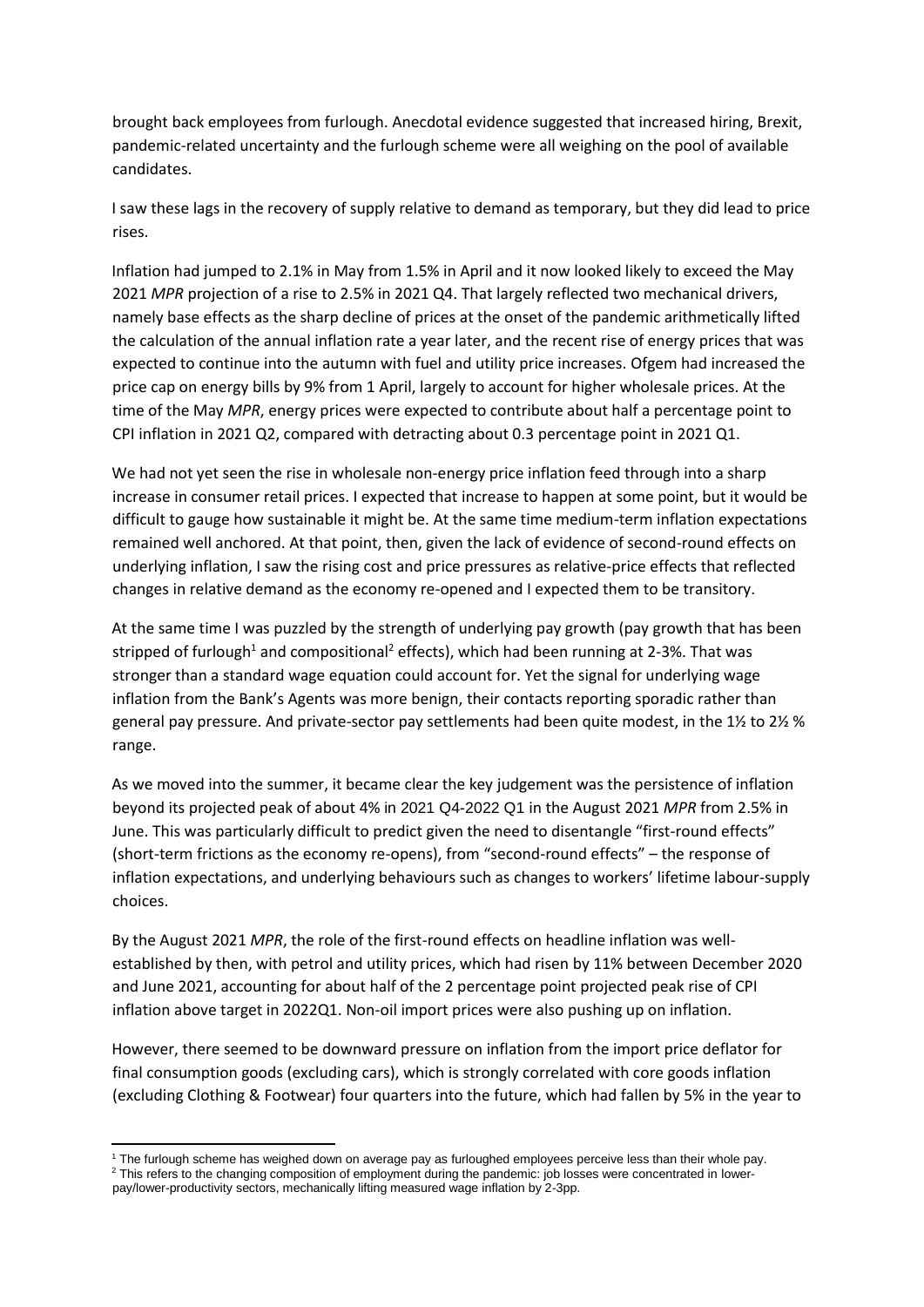May. To me that pointed to some downward pressure on core goods price inflation in 2022. However, subsequent analysis revealed that the fall largely reflected base effects from the well above-trend price levels recorded in 2020, and that given our pass-through assumptions, any downside effect on CPI inflation from the fall would likely already be materialising as opposed to reflecting downside risks for 2022.

What about the second-round and behavioural effects of the rise in inflation? I remained puzzled by what signals we could take from wages. Headline wages continued to be inflated by compositional and base effects and underlying pay growth remained strong. But labour-market quantities did not signal persistent inflationary pressure from an imbalance between labour supply and labour demand.

The activity rate had fallen by over 1pp since February 2020, with the over 50s group accounting for about a quarter of the decline and just over a fifth of those on furlough at the end of June. However, historical evidence is that that group's rate of participation in the labour force is quite elastic and I didn't see a reason to depart from that view. So I expected them to be reabsorbed into the labour force, increasing the supply of labour.

I did not see convincing evidence of widespread labour-market mismatch. The juxtaposition of high vacancy rates and relatively high furlough rates in some sectors did point to some mismatch between the demand and supply of labour, and thus limited spare capacity. Mismatch can be high for two reasons: when vacancies and searchers are in different places and/or when unemployment and vacancies are widely dispersed, since matching workers with vacancies is harder in thin markets. The Bank staff's mismatch index, which captures both effects, had tripled at the start of the pandemic, but in the more recent data to May it had fallen back to just above its 2016-2019 average level. This suggested to me that the mismatch at the start of the pandemic was being resolved as workers gradually came off furlough.

So I was of the view that the spare capacity that mattered to policymaking, namely that which would emerge when the furlough scheme ended and participation returned to longer-run levels, was still sizeable enough to suggest our guidance conditions were not yet being met. Thus far I didn't see any evidence of second-round effects in the labour indicators or inflation expectations. For those reasons I did not vote to cease our asset purchases or tighten policy at the August meeting.

By the September 2021 meeting, I was more sympathetic to discounting the Delta variant as a significant downside risk to the economy, with the link to hospitalisations and deaths substantially weakened by the high proportion of double-vaccinations. Since the May reopening of hospitality, UK mobility had remained high relative to previous waves and it was reasonable to expect the economic incidence of a fourth wave to be lower than in winter 2020.

CPI inflation of 2% in July had been broadly as we expected and the pickup to 3.2% in August, although stronger than our August 2021 *MPR* forecast, reflected base effects from the previous year's "Eat Out to Help Out" scheme and the hospitality VAT cut.

I still expected the inflation overshoot to dissipate by the end of 2022 and continued to favour looking through the "first-round effects" of the projected rise in inflation. I therefore voted to make no change to the policy stance at this meeting. But I was closer to considering some policy tightening, though not before the full effects of the end of the furlough scheme were assessed.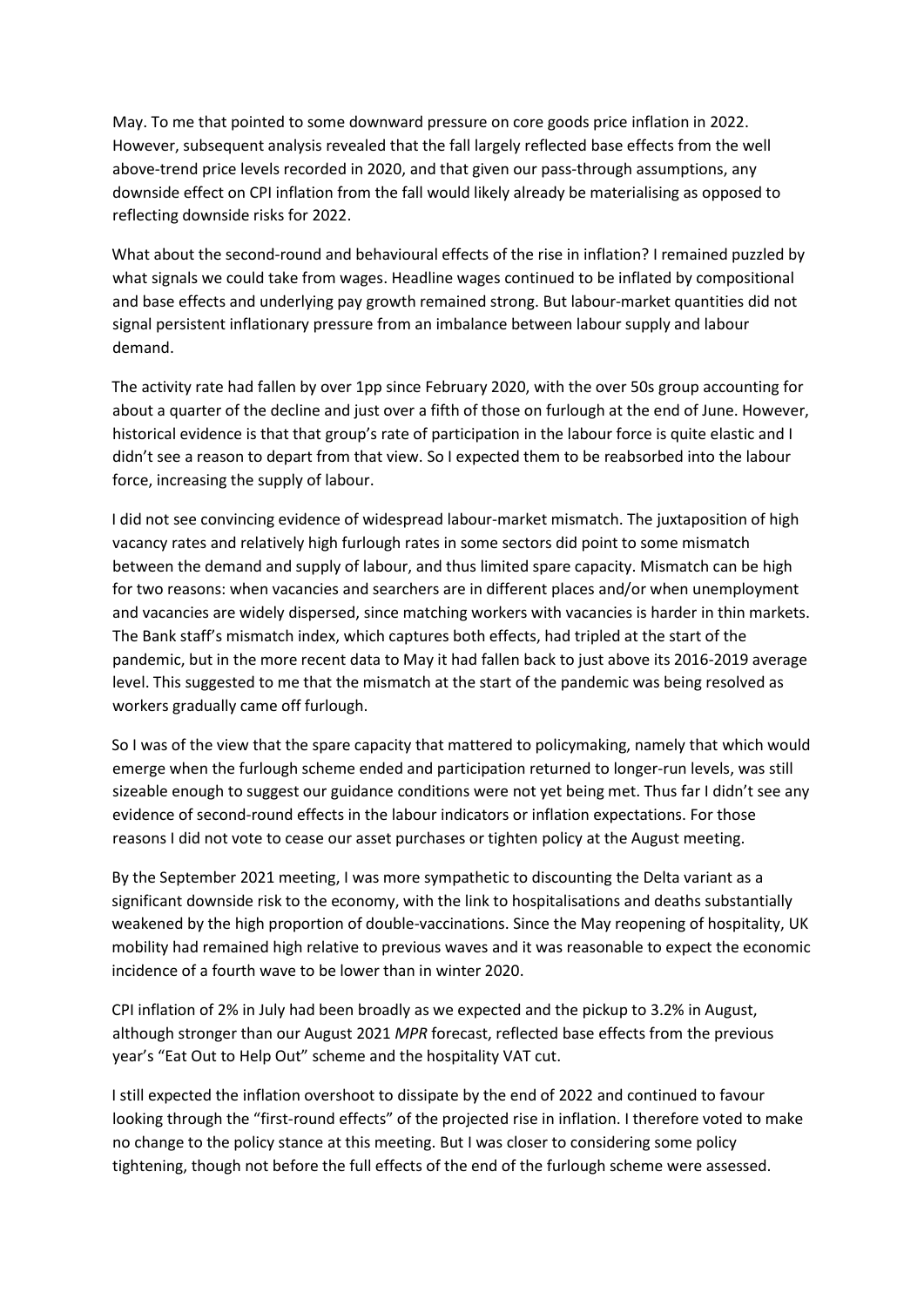At that point there was over one million vacancies and 1¾ million furloughed workers (equivalent to 7% of private-sector jobs), of whom 290,000 had been on long-term furlough, since spring 2020.

What might happen to furloughed workers when the CJRS ended? There was a risk they could become (long-term) unemployed and push up on the medium-term equilibrium rate of unemployment, reducing spare capacity and pushing up on wage inflation. But many furloughed workers might still be attached to the labour force, having taken a job in healthcare or on-line delivery for example, while still on furlough in food services. The further fall in June of the staff's mismatch index and lack of an uptick in redundancy notices were encouraging, as were indications that perhaps 80% of workers who had left the furlough scheme between April 2020 and March 2021 had obtained jobs.

What about the high level of vacancies? To me it looked consistent with short-term frictions in the labour market: vacancies are forward-looking, rising steeply as demand increases, whereas the unemployment rate takes time to change, as the flows of people in and out of unemployment affect the stock of unemployed people. Thus we see patterns in the data whereby firms post many vacancies in anticipation of a tighter labour market, so vacancies seem to shoot up with unemployment hardly changing, after which unemployment and vacancies fall.

That said as we moved into the autumn, I became increasingly concerned by the evolution of wages and prices and the upside risks they posed to inflation, though I still saw the effects of energy-price rises on inflation as temporary. Therefore, my decision not to tighten policy at the November meeting was very finely balanced.

By the November 2021 *MPR*, energy prices had risen very substantially. Sterling oil prices were around 80% above their 2020 Q4 level, and UK wholesale gas prices were about 400% higher. Higher gas prices had also led to a sharp pickup in wholesale electricity prices, which had risen by around 300%.

In the November *MPR* central projection, energy prices were expected to account for a substantial proportion of the projected pickup of inflation from 3.1% in September 2021 to a peak of about 5% in April 2022. The energy-price contribution to inflation is sensitive to the operation of Ofgem's price cap and to our conditioning assumption that wholesale energy prices follow their futures curves for the first six months of the projection, which at that time meant a decline until April 2022, and then stability until the end of the forecast in late 2024. As laid out in Box A of the November *Report*, allowing energy prices to follow their futures curves throughout the entire forecast would leave inflation at 1.7% in 2023 Q4 and 2024 Q4, below the target and about half a percentage point lower than the *MPR* central projection. I viewed this scenario as a downside risk to our inflation forecast.

However, upside risks from wages and prices continued to concern me.

In the November *MPR* forecast, underlying wage growth (adjusted for furlough and compositional effects) was projected to remain at about 4% over the next few quarters and fall back by the end of the forecast. That would take the share of wages in GDP – called the "labour share", a measure of how much the "product wage" (the nominal wage paid by firms, deflated by the prices they set) aligns with workers' productivity – back down to its average since the 2008 Global financial Crisis (GFC).

Mechanically, wages and prices that are unaligned with productivity, push up on inflation. This process was analysed by Michael Bruno and Jeffery Sachs in 1985. They assumed that prices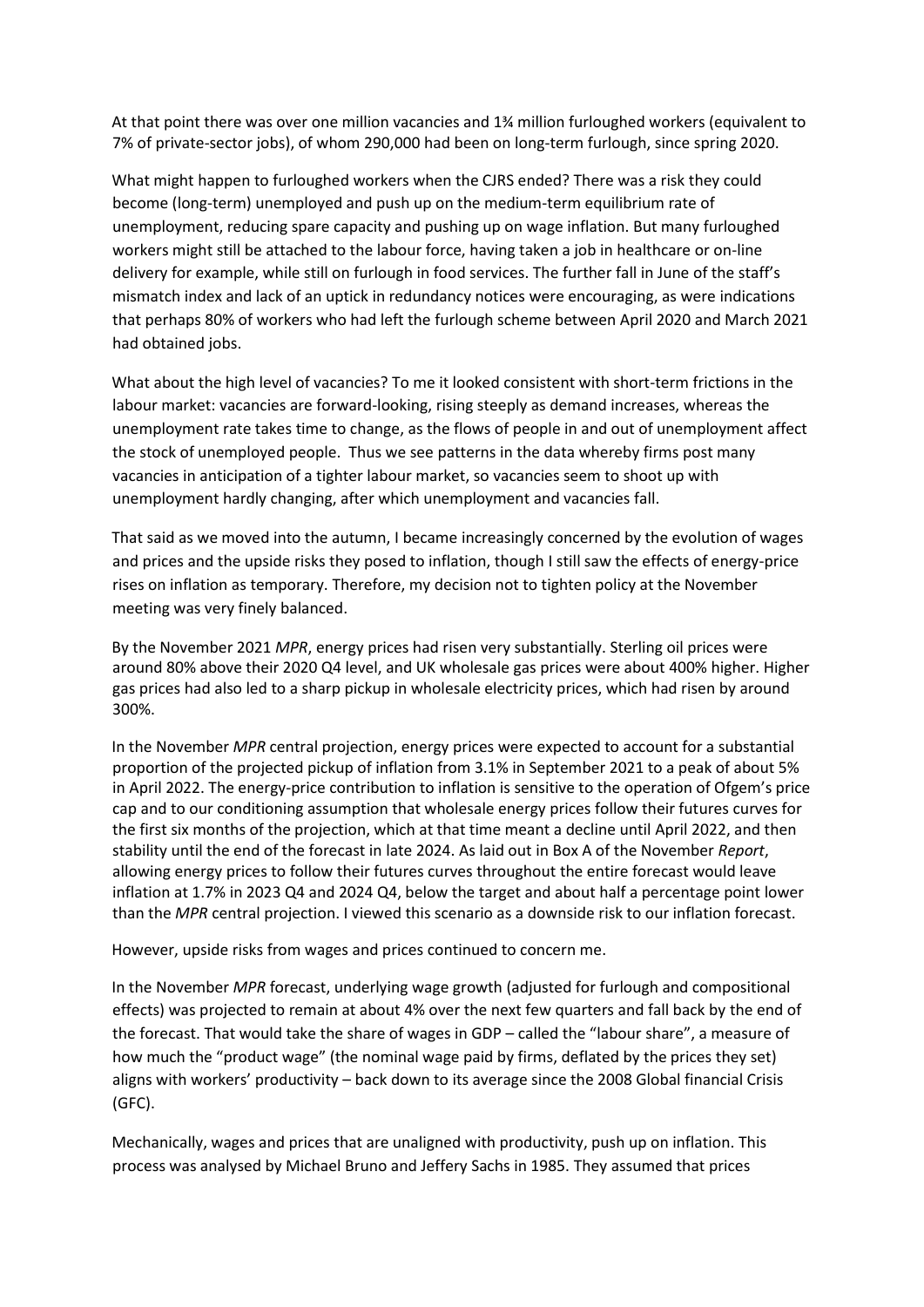followed wages. They examined workers' "real wage resistance" to rising energy prices in the 1970s. The key insight is that a rise in energy prices, at given nominal wages, lowers the "consumption" wage, that is the nominal wage deflated by consumer prices, but it leaves unchanged the product wage. The rise in imported energy prices is akin to a tax imposed by other countries and results in a fall in purchasing power. Thus Bruno and Sachs analysed how far workers, quite understandably, resisted cuts in the consumption wage, reasoning that workers' higher nominal wage demands led to a possible combination of a rise in firms' product wages, encouraging firms to raise prices and/or a fall in returns leading to a cut in investment and employment.

I saw a return to such real-wage resistance as very unlikely over the forecast horizon. For instance, in the immediate aftermath of the GFC, there was a fall in the consumption wage following the surge of energy prices. However, as reported wage increases firmed, I become more concerned about the possibility that wages and profits might not behave as expected, which to my mind posed a material upside risk to inflation.

At the December 2021 meeting, I voted for a 0.15 percentage point rise in Bank Rate, as I became increasingly concerned by second-round effects on prices and costs. It was a very finely balanced decision in light of the spread of Omicron. Omicron posed downside risks to activity through social distancing. The fall in restaurant reservations and mobility since Omicron's announcement pointed to downside risks to the November *MPR* consumption forecast. But Omicron was likely to be inflationary on balance. A full switch back to online consumption and working from home would hold back the normalisation of spending on service, likely weighing on services-price inflation. But at the same time, a rise in the relative global demand for goods – since Omicron was spreading globally – at a time when China's zero-Covid policy likely meant supply restrictions, would push up on UK import prices.

Greater inflationary pressure would come on the heels of stronger-than-expected inflation in October and November. Mostly because of energy prices in October (reflecting the increase in the Ofgem utility price cap) and a combination of base effects and higher fuel, food and car prices in November, inflation had risen sharply to 4.2% in October and to 5.1% in November. The staff were now expecting inflation to peak at about 6% in April, above the path in the November *Report*.

We also had further confirmation the labour market was tight. One helpful way to gauge tightness in the labour market is to look at the relationship between vacancies (V) and unemployment (U), captured by the UV or Beveridge curve. The relationship is negative because for a given technology matching workers and vacancies, more vacancies mean fewer unemployed people and vice versa. In a recession, unemployment rises and vacancies fall and so one moves down the curve; in a recovery back upwards. But if the unemployed are a poor match for the vacancies – there is mismatch – the curve moves out.

At the time of the December meeting the economy stood at the very top of the curve, with a historically very high VU ratio (see **Figure 2**). The unemployment rate had fallen to 4.3% in the three months to September, lower than in the November *MPR*, and ONS vacancies reached a new record high of about 1.2m in the three months to October. To my mind, this position was consistent with an imbalance between labour demand and labour supply that most likely reflected short-term frictions as the economy emerged from the pandemic. I did not see a temporary overshoot in vacancies as surprising and expected the imbalance to resolve itself as firms hard-hit by the pandemic, for example in consumer-facing industries, started to hire again as demand for consumer services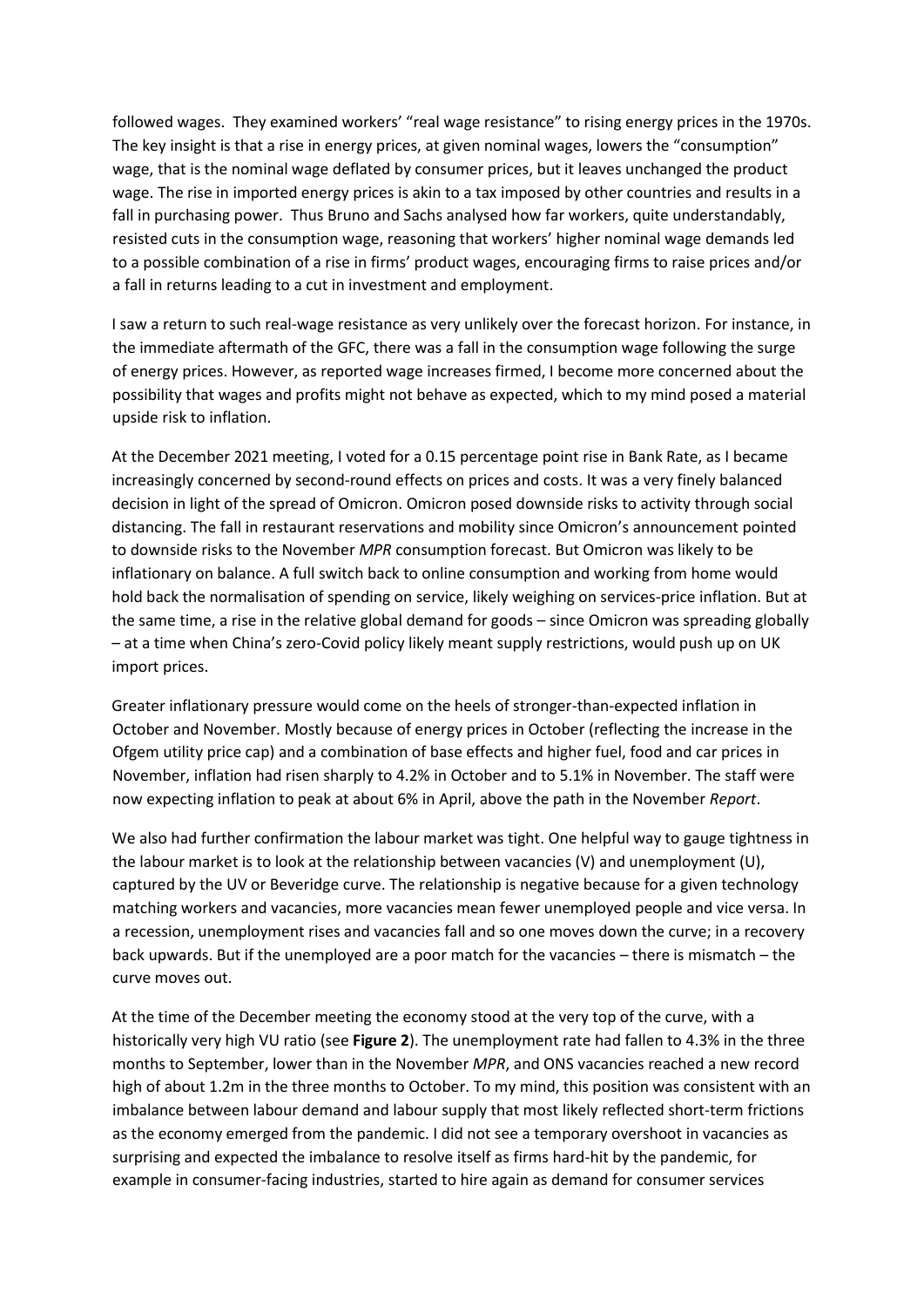picked up. Such a transition back to the pre-pandemic equilibrium would be helped by a reabsorption of some of the people who had become inactive during the pandemic into the labour force. Such a normalisation of the labour market would be consistent with a path of rising Bank Rate as embedded in the November *MPR*.



**Figure 2: The Beveridge (VU) curve**

Source: ONS, Bank of England and author calculations. See Chart 10 in "Inflation now and then", speech given at the Adam Smith Business School, University of Glasgow, on 23 November 2021

Note: The 2020-2021 period has been adjusted by assuming that 10 percent of furloughed workers were in effect unemployed. This was calibrated using the Labour Force Survey microdata and is based on an estimate of the proportion of workers who report to be on furlough and state that they are searching for an additional or different job. The estimate comes from the LFS microdata. 21Q4 is a forecast based on the Bank of England MPR and extrapolation of the latest Adzuna vacancy data made available through ONS. Rates are expressed relative to the active labour force.

At the February 2022 meeting I voted for a 0.5 percentage point rise in Bank Rate as I remained concerned about medium-term inflationary pressures.

In the February 2022 *MPR* central projection, underlying pay growth is expected to strengthen over the coming year to about 4¾% from its current level of 4%. That is consistent with the Bank's Agents' annual pay survey results, where respondents expected average pay settlements to pick up to 4.8% in 2022, and the tight labour market described above. It is also consistent with the recently high rates of inflation pushing up on wage settlements. Underlying wage growth is then expected to fall back to about 2.5% by 2025 Q1, as labour-market slack increases, reflecting a rise in the unemployment rate to 5% at the end of the forecast, and inflation declines from a peak of about 7% in 2022 Q2 to end the forecast at 1.6%.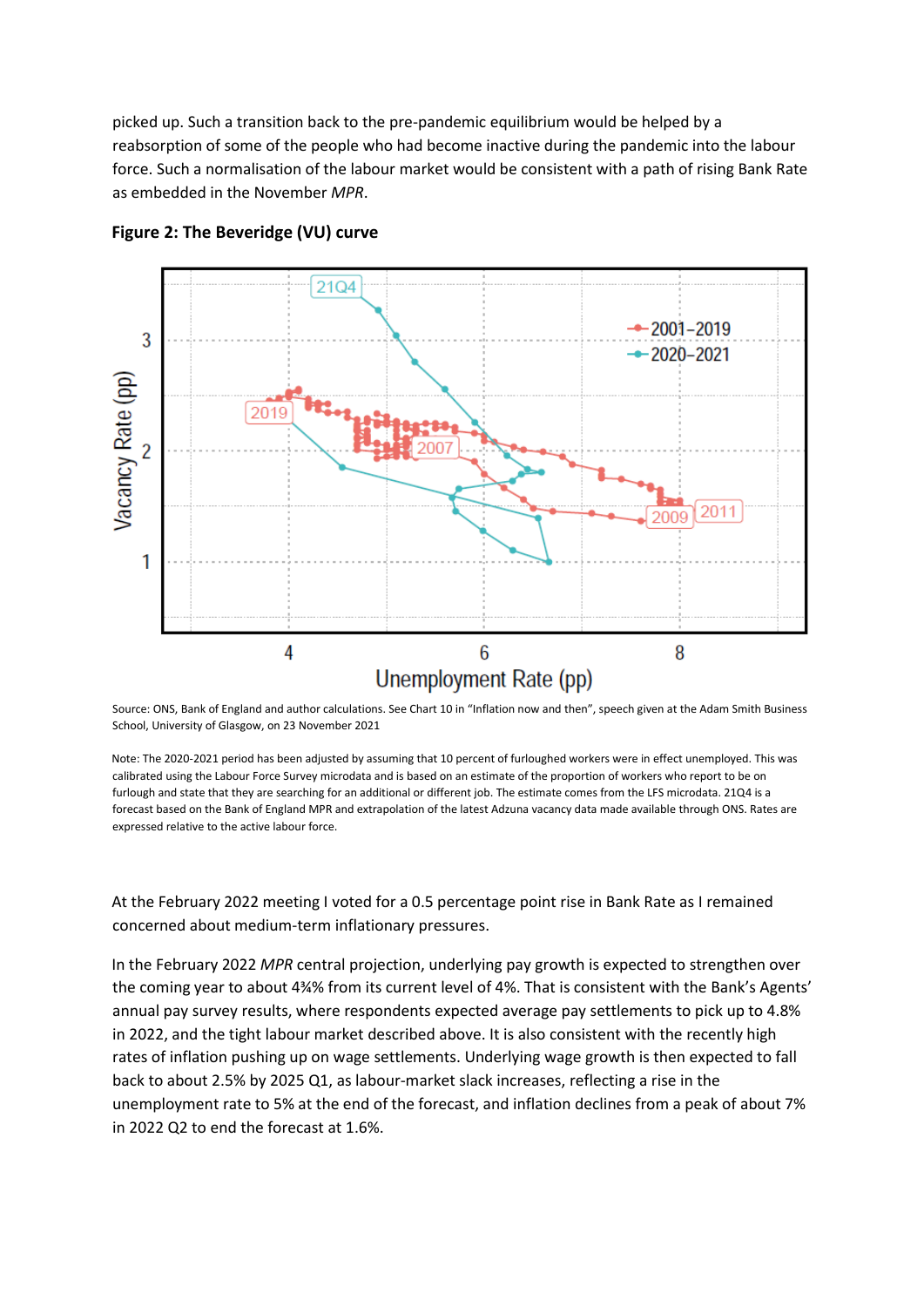In the central projection, real pay falls by about 2% in 2022 and barely grows in 2023, as nominal pay growth of about 4.5% in 2022 and almost 4% in 2023 is not sufficient to offset annual inflation of almost 6.5% in 2022 and a bit more than 3.5% in 2023.

To my mind there is a risk that the high levels of inflation might lead to more sustained upward pressure on nominal wages than embedded in the central projection. Higher costs, if not matched by greater productivity, and if passed through by firms, would put further upward pressure on inflation.

Finally, I supported ceasing the re-investment of the Bank's gilt redemptions starting in March, such that our holdings of government bonds are reduced in a gradual and predictable manner. As explained in the August 2021 *Report*, we would consider beginning actively selling our stock of gilts only once Bank Rate had risen to at least 1%, and depending on the economic circumstances. I also supported ceasing the re-investment of maturing corporate bonds, and the initiation of a programme of corporate bond sales to be completed no earlier than at the end of 2023.

## **Economic outlook**

In the February 2022 *MPR*, the MPC's central forecast is for UK GDP to stagnate in 2022 Q1, as the negative economic impact of Omicron is expected to be contained and short-lived. Omicron is projected to have weighed on activity in December and January, reflecting social distancing, but GDP is then expected to recover in February and March, leaving its level in Q1 similar to that in 2021 Q4. UK GDP grew by 1.1% in the three months to November, stronger than in the November *MPR* and reaching its pre-Covid level of 2019 Q4. Absent Omicron it is likely GDP would have surpassed its 2019 Q4 level in 2021 Q4 - 2022 Q1.

Against the backdrop of gradually waning support from fiscal and monetary policy, four-quarter GDP growth is expected to slow from 6.4% in 2021 Q4 to about 1% in 2023 and 2024, as the energy and terms-of-trade shocks that have hit the UK economy lower demand growth. The MPC's central projection assumes no material restrictions or widespread social distancing over the forecast. Consumption growth is expected to slow because the sharp increases in global energy prices and tradeable good prices, alongside the planned increase in national insurance contributions in April 2022, weigh on household real incomes. Four-quarter growth in real labour income is thus expected to have slowed sharply at the end of 2021 and be negative in 2022 and 2023, as mentioned above.

Supply growth is also expected to slow over the forecast, settling at about 1½% in 2023-2024, similar to pre-pandemic rates. The slowing of supply growth in 2022 reflects temporary disruptions, while further out, labour supply growth is modest and productivity growth settles at about 1%.

There is much uncertainty about the extent of spare capacity in the economy but we judge there is a small margin of slack at present, both in the labour market and within firms. As mentioned above, the labour market is tight and unemployment, which has been falling faster than expected in previous *Reports*, is judged to be below its medium-term equilibrium rate, despite the end of the CJRS last September. Within firms, high levels of vacancies and reports of recruitment difficulties corroborate some survey responses of above-average levels of capacity utilisation.

Over the forecast, that excess demand dissipates within a few quarters as demand growth slows below supply growth, such that a margin of excess supply emerges at the end of 2022 and reaches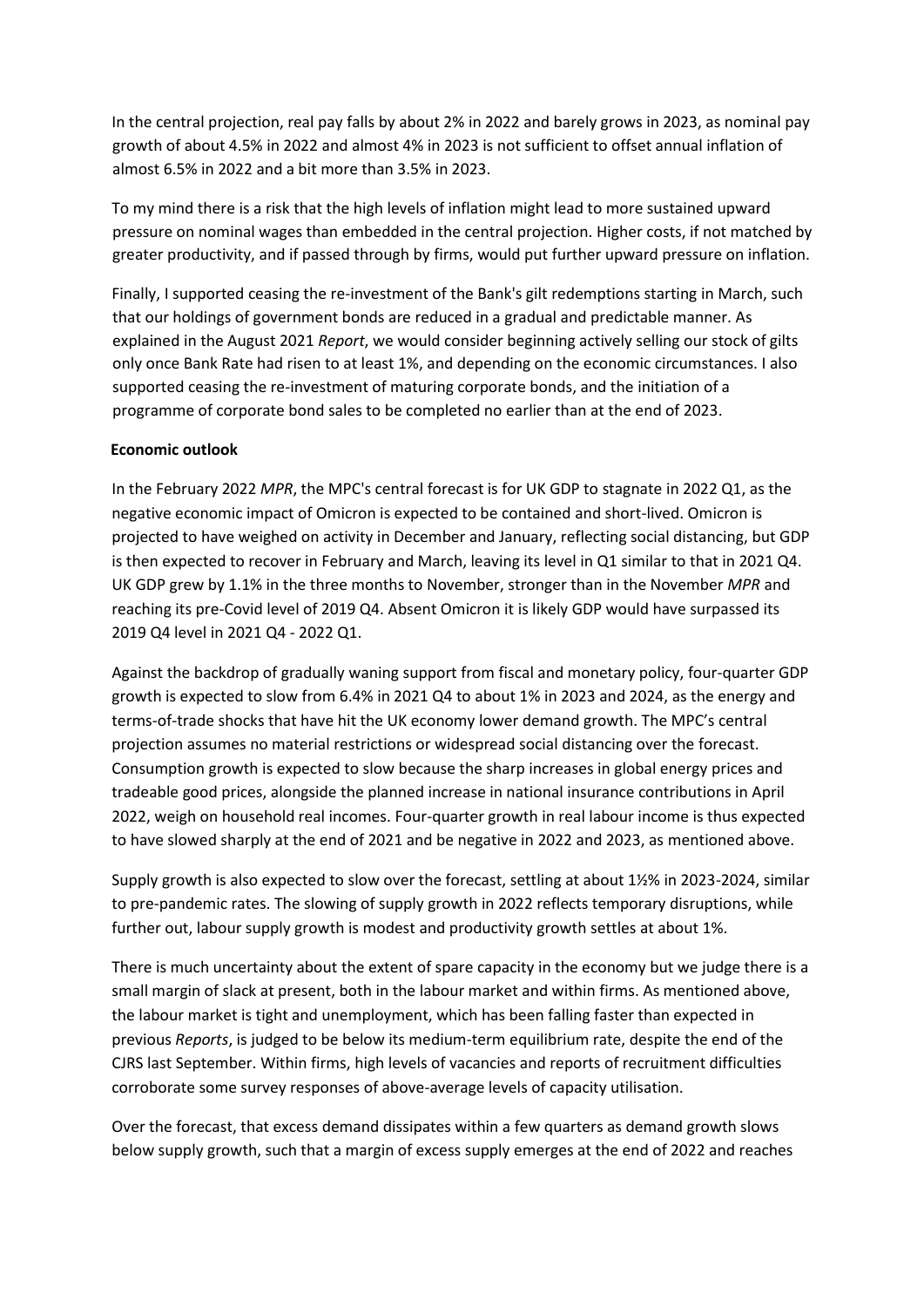about 1% by the end of the forecast. Slack in the labour market opens up as unemployment is expected to start rising in 2022 Q2 after declining to 3.8% in Q1, finishing the forecast at about 5%.

In the *MPR* central projection, inflation is expected to peak at 7¼% in April 2022 from 5.4% in December, mainly reflecting increases in energy and global goods prices, which account for about  $\mathcal{U}$ of the rise in inflation. As such the direct contribution from energy prices to CPI inflation is expected to peak at about 2¼ percentage points in 2022 Q2. As described above in some detail, domestic wage pressures also contribute to the rise in inflation in 2022, with the tight labour market and higher inflation pushing up on underlying private-sector wage growth. The projections for underlying wage growth in 2022 and inflation in 2022 and 2023 are materially stronger than in the November *MPR*, although inflation is slightly lower in 2024. The sharp rise in wholesale gas prices since November, which means Ofgem's utility tariff caps will be reset at a much higher level in April 2022 when they are next updated, and more upward pressure on global goods prices from the global supply bottlenecks, account for much of the upward revision to inflation in 2022. Inflation is then projected to decline to slightly above 2% by early 2024 and fall to 1.6%, below the target, in early 2025, as the contribution from energy prices wanes, global bottlenecks recede, and domestic cost pressures ease with the rise of unemployment and decline of inflation.

These projections are conditioned on a path for Bank Rate implied by financial markets, which rises to nearly 1½% by mid-2023, as well as energy prices remaining constant beyond six months, as mentioned above.

Turning to risks to the February 2022 *MPR* central forecast, I see a number.

First, as I flagged over the past year, the downside risk that concerned me the most was the emergence of highly transmissible variants of the virus, the kind that necessitated a re-imposition of lockdowns here and abroad in late 2020/early 2021. I highlighted that the time needed to redesign vaccines that can deal with novel resistant strains would likely mean renewed restrictions and voluntary social distancing as health risks worsened, weighing on growth in the UK and globally. Indeed, with the emergence of Omicron in 2021 Q4, we saw something of this ilk, which weighed on UK activity albeit to a lesser extent than initially feared.

Second, the main risk I would like to emphasise in this *Report* is to the upside – the path for underlying cost growth. As I have mentioned, high inflation and a tight labour market, in part reflected by strength in the pay of new hires and high rates of job churn, are expected to push up on underlying wage growth to about 4¾% over the next year. Underlying wage growth is then projected to decline gradually to about 2.5% in early 2025 because the factors behind its rise, such as high inflation, are expected to fall over the MPC's forecast horizon. As set out above if underlying wage growth does not fall back as forecast, and if cost growth is passed through to prices by firms, this is likely to put significant upward pressure on inflation over the medium-term. It the joint behaviour of prices and wages that is key here.

Third, an upside risk to the inflation forecast could arise from geopolitical events. Commodity markets typically respond to geopolitical risk in a variety of ways (e.g. oil prices rise). However, if certain geopolitical events specifically affect the commodity supply chain, it could create substantial price volatility. At the time of writing, there seems a material risk of further increases in global gas prices which would only add to the already considerable rises in CPI inflation we have seen so far.